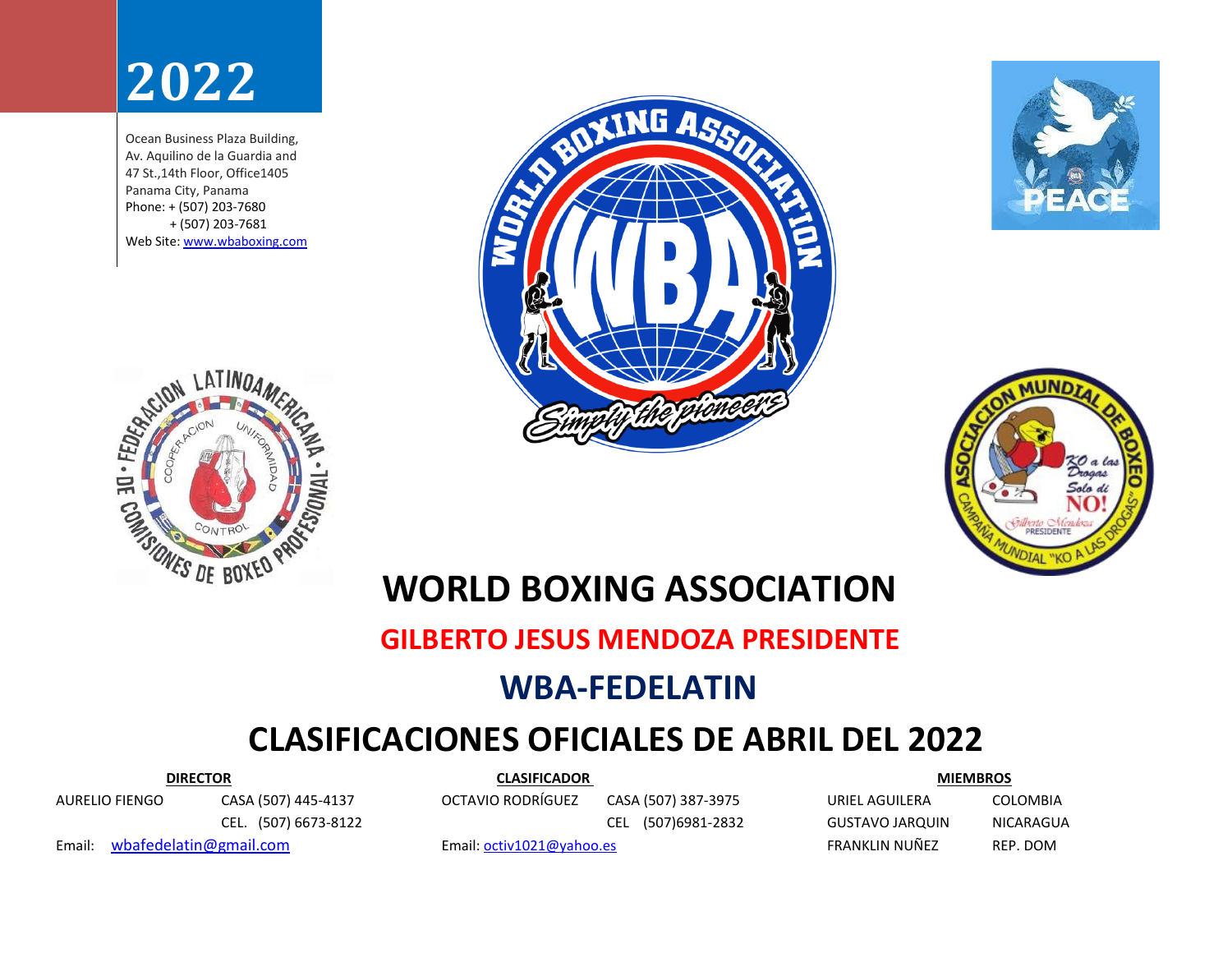| (SOBRE 200 Lbs. / 90.71 Kg)<br><b>PESADO</b><br>CAMPEÓN: LENIER PERO JUSTIZ<br><b>CUB</b><br><b>GANO TITULO:</b><br><b>ULTIMA DEF.:</b> |                                   |            |  |  |  |  |  |  |
|-----------------------------------------------------------------------------------------------------------------------------------------|-----------------------------------|------------|--|--|--|--|--|--|
| <b>ARSLANBEK MAKHMUDOV</b><br><b>RUS</b><br>NABA:<br><b>WBA ASIA: ERIC PEN</b><br><b>KHN</b>                                            |                                   |            |  |  |  |  |  |  |
| F                                                                                                                                       | 1.<br>LUIS ORTIZ                  | <b>CUB</b> |  |  |  |  |  |  |
|                                                                                                                                         | 2.<br><b>CRLOS NEGRON</b>         | PUR        |  |  |  |  |  |  |
| E                                                                                                                                       | 3.<br>OSCAR RIVAS                 | <b>COL</b> |  |  |  |  |  |  |
|                                                                                                                                         | 4.<br><b>FACUNDO NAHUEL SIMAL</b> | ARG        |  |  |  |  |  |  |
| $\mathsf{D}$                                                                                                                            | 5.<br><b>FRANK SANCHEZ</b>        | <b>CUB</b> |  |  |  |  |  |  |
| E                                                                                                                                       | 6.<br><b>GEORGE ARIAS</b>         | <b>DOM</b> |  |  |  |  |  |  |
|                                                                                                                                         | ISAAC MUÑOZ GUTIERREZ<br>7.       | <b>MEX</b> |  |  |  |  |  |  |
|                                                                                                                                         | ROBERT ALFONSO<br>8.              | <b>CUB</b> |  |  |  |  |  |  |
| Α                                                                                                                                       | 9.<br>IGOR ADIEL MACEDO DASILVA   | <b>BRA</b> |  |  |  |  |  |  |
|                                                                                                                                         | 10. NAGY AGUILERA (FCEN)          | <b>DOM</b> |  |  |  |  |  |  |
|                                                                                                                                         | 11.<br><b>ABIGAIL SOTO</b>        | DOM        |  |  |  |  |  |  |
|                                                                                                                                         | 12. VICTOR RAMIREZ                | ARG        |  |  |  |  |  |  |
| N                                                                                                                                       | 13. ELVIS GARCIA MUÑOZ            | <b>MEX</b> |  |  |  |  |  |  |
|                                                                                                                                         | 14. IGNACIO ESPARZA               | <b>MEX</b> |  |  |  |  |  |  |
|                                                                                                                                         | 15. JULIAN FERNANDEZ              | <b>MEX</b> |  |  |  |  |  |  |

| (200 Lbs. / 90.71 Kg)<br><b>CRUCERO</b><br>CAMPEÓN: <b>VACANTE</b><br><b>GANO TITULO:</b> |     |                              |            |  |  |  |  |
|-------------------------------------------------------------------------------------------|-----|------------------------------|------------|--|--|--|--|
| ULTIMA DEF.:<br><b>KAZ</b><br><b>NABA: SERIK MUSADILOV</b><br><b>WBA ASIA: VACANTE</b>    |     |                              |            |  |  |  |  |
|                                                                                           | 1.  | FRANCISCO RIVAS RUIZ         | MEX        |  |  |  |  |
|                                                                                           | 2.  | EDWIN RODRIGUEZ              | DOM        |  |  |  |  |
| Е                                                                                         | 3.  | YAMIL ALBERTO PERALTA        | ARG        |  |  |  |  |
| D                                                                                         | 4.  | ROGER GUERRERO               | ECU        |  |  |  |  |
|                                                                                           | 5.  | <b>NAHUEL SUAREZ</b>         | ARG        |  |  |  |  |
| Е                                                                                         | 6.  | PABLO NATALIO FARIAS         | ARG        |  |  |  |  |
|                                                                                           | 7.  | <b>GABRIEL ADRIAN GARCIA</b> | <b>MEX</b> |  |  |  |  |
|                                                                                           | 8.  | <b>FRANCISCO RIVAS</b>       | MEX        |  |  |  |  |
| $\blacktriangle$                                                                          | 9.  | <b>KFITH TAPIA</b>           | <b>PUR</b> |  |  |  |  |
|                                                                                           | 10. | <b>IFNAR PFRFZ</b>           | <b>CUB</b> |  |  |  |  |
|                                                                                           | 11. | <b>JORDAN REYES</b>          | COS.       |  |  |  |  |
|                                                                                           | 12. | MARIO ANGEL GUDIÑO           | ARG        |  |  |  |  |
|                                                                                           |     | 13. NAJEE LOPEZ              | <b>PUR</b> |  |  |  |  |
|                                                                                           | 14. | <b>MAURICIO BARRAGAN</b>     | URU        |  |  |  |  |
|                                                                                           |     | 15. ISRAEL DUFFUS            | PAN        |  |  |  |  |

|              | <b>LIGERO PESADO</b><br>CAMPEÓN:<br><b>VACANTE</b><br><b>GANO TITULO:</b><br>ULTIMA DEF.: | (175 Lbs. / 79.38 Kg) |            |
|--------------|-------------------------------------------------------------------------------------------|-----------------------|------------|
| NABA:<br>THA | <b>VACANTE</b><br><b>WBA ASIA: NIKITA SOLONIN</b>                                         |                       | <b>WBA</b> |
| F            | 1.<br><b>BRAIAN NAHUEL SUAREZ</b>                                                         |                       | ARG        |
|              | 2.<br><b>SANDERSON DIAZ</b>                                                               |                       | <b>DOM</b> |
| Е            | 3.<br><b>BRYAN PEREZ C. (FCAR)</b>                                                        |                       | <b>DOM</b> |
|              | 4.<br>RICARDO MARTINEZ                                                                    |                       | <b>MEX</b> |
| D<br>E       | 5.<br><b>LENIN CASTILLO</b>                                                               |                       | <b>DOM</b> |
|              | 6.<br><b>JUAN CARRILLO</b>                                                                |                       | <b>COL</b> |
|              | 7.<br>SULLIVAN BARRERA                                                                    |                       | <b>CUB</b> |
|              | 8.<br>PABLO OSCAR FARIAS                                                                  |                       | <b>BRA</b> |
| Α            | <b>JOSE UZCATEGUI</b><br>9.                                                               |                       | <b>VEN</b> |
|              | 10.<br>REINALDO PANIAGUA                                                                  |                       | <b>MEX</b> |
|              | 11.<br><b>MARCOS ESCUDERO</b>                                                             |                       | ARG        |
|              | 12.<br>FRANCO EZEQUIEL ACOSTA                                                             |                       | <b>ARG</b> |
| N            | <b>HUMBERTO VELAZCO</b><br>13                                                             |                       | <b>MEX</b> |
|              | <b>ABRAHAM BUONARRIGO</b><br>14                                                           |                       | ARG        |
|              | <b>ISIDRO RANONI PRIETO</b><br>15.                                                        |                       | <b>PAR</b> |

| (168 Lbs. / 76.20 Kg)<br><b>SUPERMEDIANO</b><br>CAMPEÓN: PABLO EZEQUIEL CORSO<br><b>ARG</b><br>GANO TITULO: MAR-26-2022<br>ULTIMA DEF.: |     |                         |            |  |  |  |  |  |
|-----------------------------------------------------------------------------------------------------------------------------------------|-----|-------------------------|------------|--|--|--|--|--|
| <b>ERIK BAZINYAN</b><br><b>CAN</b><br>NABA:<br><b>VNM</b><br><b>WBA ASIA: DINH-HOANG TRUONG</b>                                         |     |                         |            |  |  |  |  |  |
|                                                                                                                                         | 1.  | ROAMER ANGULO           | <b>COL</b> |  |  |  |  |  |
| F                                                                                                                                       | 2.  | <b>WILLIAM SCULL</b>    | <b>CUB</b> |  |  |  |  |  |
| Ė                                                                                                                                       | 3.  | YAMAGUCHI FALCAO(FBOL)  | <b>BRA</b> |  |  |  |  |  |
|                                                                                                                                         | 4.  | <b>CARLOS GONGORA</b>   | <b>COL</b> |  |  |  |  |  |
| D<br>E                                                                                                                                  | 5.  | <b>JOSE UZCATEGUI</b>   | <b>VEN</b> |  |  |  |  |  |
|                                                                                                                                         | 6.  | JORDAN REYES            | <b>NIC</b> |  |  |  |  |  |
| L                                                                                                                                       | 7.  | SEBASTIAN H. PAPESCHI   | ARG        |  |  |  |  |  |
| Ä                                                                                                                                       | 8.  | <b>EZEQUIEL MADERNA</b> | ARG        |  |  |  |  |  |
|                                                                                                                                         | 9.  | <b>JULIO ALAMOS</b>     | <b>CHI</b> |  |  |  |  |  |
| J                                                                                                                                       |     | 10. LENNOX ALLEN        | <b>GUY</b> |  |  |  |  |  |
|                                                                                                                                         | 11. | <b>ALEXIS SALAZAR</b>   | <b>MEX</b> |  |  |  |  |  |
|                                                                                                                                         |     | 12. ENRIQUE COLLAZO     | <b>PUR</b> |  |  |  |  |  |
| N                                                                                                                                       |     | 13. OSLEYS IGLESIAS     | <b>CUB</b> |  |  |  |  |  |
|                                                                                                                                         |     | 14. LESTER MARTINEZ     | <b>GUA</b> |  |  |  |  |  |
|                                                                                                                                         |     | 15. MAIDEL SANDO        | <b>CUB</b> |  |  |  |  |  |

|              | (160 Lbs. / 72.58 Kg)<br><b>MEDIANO</b><br>CAMPEÓN:<br><b>VACANTE</b><br><b>GANO TITULO:</b><br><b>ULTIMA DEF.:</b> |            |   | CAMPEÓN:                         | <b>SUPERWELTER</b><br>(154 Lbs. / 69.85 Kg)<br><b>VACANTE</b><br><b>GANO TITULO:</b><br><b>ULTIMA DEF.:</b> |                          |
|--------------|---------------------------------------------------------------------------------------------------------------------|------------|---|----------------------------------|-------------------------------------------------------------------------------------------------------------|--------------------------|
| <b>NABA:</b> | <b>VACANTE</b><br><b>WBA ASIA: VACANTE</b>                                                                          |            |   | <b>NABA:</b><br><b>WBA ASIA:</b> | <b>ELVIN GANBAROV</b><br><b>EDGAR GHUKASYAN</b>                                                             | <b>AZE</b><br><b>WBA</b> |
| ۰            | ESQUIVA FALCAO<br>1.                                                                                                | <b>BRA</b> | ∃ | 1.                               | <b>HECTOR ANDRES REYES</b>                                                                                  | <b>MEX</b>               |
|              | 2.<br><b>MANUEL GALLEGOS</b>                                                                                        | <b>MEX</b> |   | 2.                               | CARLOS OCAMPO                                                                                               | <b>MEX</b>               |
| ۰            | 3.<br>JUAN MANUEL TABORDA                                                                                           | ARG        | 耳 | 3.                               | <b>PATRICK TEXEIRA</b>                                                                                      | <b>BRA</b>               |
|              | <b>FRANCISCO EMANUEL TORRES</b><br>4.                                                                               | ARG        |   | И.                               | ALAN CASTAÑO                                                                                                | <b>ARG</b>               |
|              | 5.<br><b>FRANK ROJAS</b>                                                                                            | VEN        |   | 5.                               | DAMIAN RODRIGUEZ                                                                                            | CUB.                     |
| Ξ            | ELIAS ESPADAS<br>6.                                                                                                 | <b>USA</b> | Ξ | 6.                               | ALBERTO PALMETA                                                                                             | ARG                      |
|              | 7.<br>RAFAEL BEJARAN                                                                                                | <b>DOM</b> |   | 7.                               | <b>BRYAN MEDINA</b>                                                                                         | <b>VEN</b>               |
|              | 8.<br><b>HUGO CENTENO JR</b>                                                                                        | <b>MEX</b> |   | 8.                               | LUCAS BRIAN BASTIDA                                                                                         | ARG                      |
| A            | <b>GERARDO LUIS VERGARA</b><br>9.                                                                                   | ARG        | Α | 9.                               | <b>ALEJANDRO SILVA</b>                                                                                      | ARG                      |
|              | <b>ENDRY SAAVEDRA</b><br>10.                                                                                        | <b>MEX</b> |   |                                  | 10. XANDER ZAYAS                                                                                            | <b>PUR</b>               |
|              | 11.<br><b>GUSTAVO GASTON CORIA</b>                                                                                  | ARG        |   |                                  | 11. JORGE GARCIA PEREZ                                                                                      | <b>MEX</b>               |
|              | 12. ELVIS BRAVO SALAZAR                                                                                             | <b>MEX</b> | I |                                  | 12. WILKIE CAMPFORT                                                                                         | HAI                      |
| N            | 13. RAMÓN MATIAS LOVERA                                                                                             | ARG        | N |                                  | 13. JOHAN DANIEL SANTOS                                                                                     | <b>DOM</b>               |
|              | 14. OMAR CHAVEZ                                                                                                     | MEX        |   |                                  | 14. ERIK VEGA ORTIZ                                                                                         | <b>MEX</b>               |
|              | 15. JUAN CARLOS RUBIO                                                                                               | <b>MEX</b> |   |                                  | 15. ALEJANDRO DAVILA                                                                                        | <b>MEX</b>               |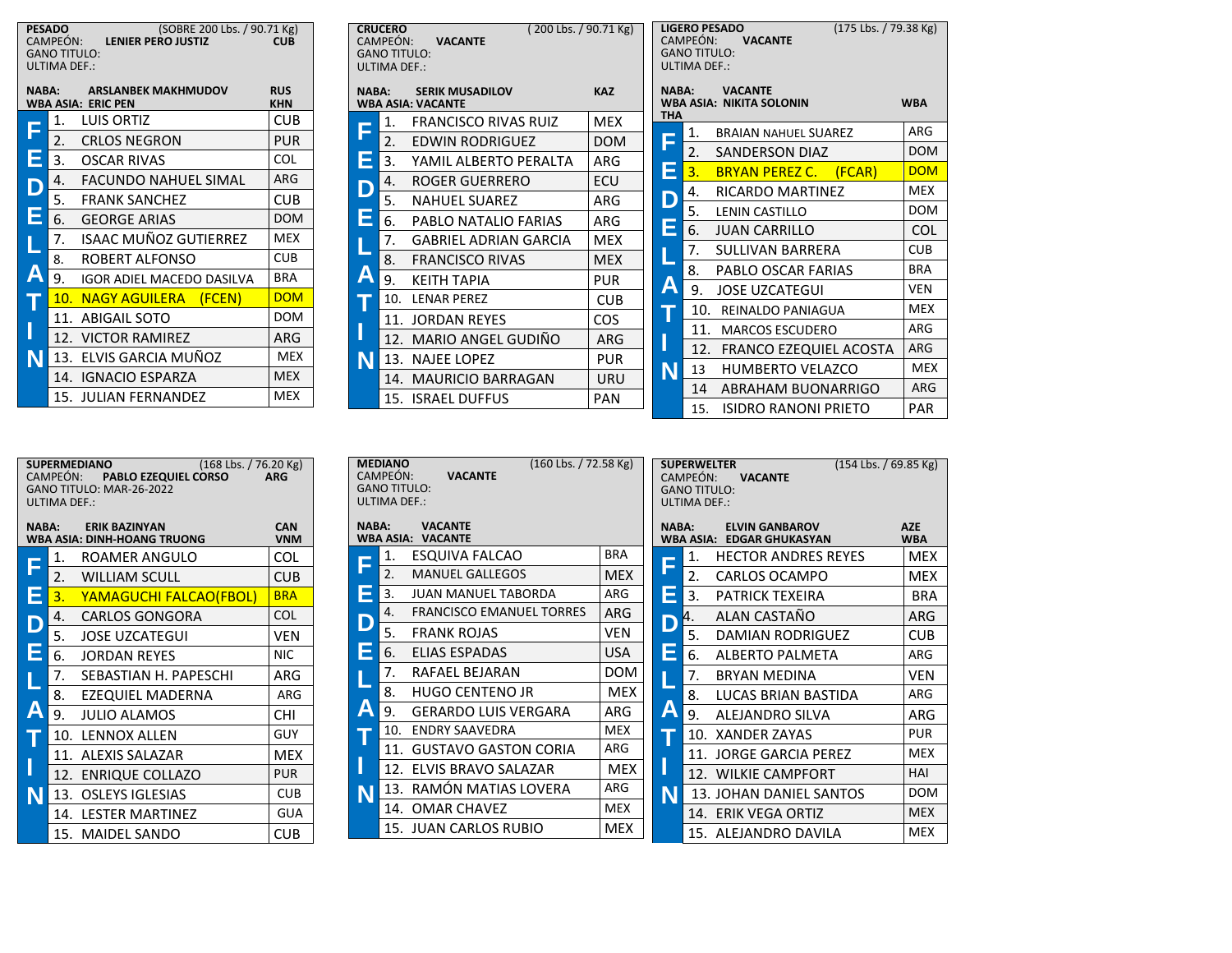|   | WELTER<br>$(147$ Lbs. /66.68 Kg)                                                                                          |                          | <b>SUPERLIGERO</b>                                              | (140 Lbs. /63.50 Kg)                        |                           | <b>LIGERO</b>     |                                                 | (135 Lbs. /61.23 Kg)                                                      |                           |
|---|---------------------------------------------------------------------------------------------------------------------------|--------------------------|-----------------------------------------------------------------|---------------------------------------------|---------------------------|-------------------|-------------------------------------------------|---------------------------------------------------------------------------|---------------------------|
|   | CAMPEÓN:<br><b>JOSE ANEL ROSA</b><br>GANO TITULO: MAR-26-2022<br><b>ULTIMA DEF.:</b>                                      | <b>ARG</b>               | CAMPEON:<br>ULTIMA DEF.:                                        | YURIK MAMEDOV<br>GANO TITULO FEB-06-2021    | <b>FRA</b>                |                   | CAMPEON:<br><b>GANO TITULO:</b><br>ULTIMA DEF.: | <b>VACANTE</b>                                                            |                           |
|   | <b>NABA:</b><br><b>VACANTE</b><br><b>WBA ASIA: VACANTE</b>                                                                |                          | <b>NABA:</b>                                                    | <b>CLETUS SELDIN</b>                        | <b>USA</b>                | <b>NABA:</b>      |                                                 | <b>JESUS SARACHO</b><br><b>WBA ASIA: ALEXANDER DEVYATOV</b>               | <b>MEX</b><br>WBA         |
|   | PEDRO CAMPA<br>1.                                                                                                         | <b>MEX</b>               |                                                                 | WBA ASIA: PHOOBADIN YOOHANNGON              | ΤΗΑ                       |                   | 1.                                              | <b>HENRY DELGADO</b>                                                      | <b>DOM</b>                |
| F | 2. JEREMIAS PONCE                                                                                                         | <b>ARG</b>               | 1.<br>F                                                         | ALEXANDER DURAN                             | PAN                       | F                 | 2.                                              | <b>ELVIS TORRES</b>                                                       | <b>MEX</b>                |
| Е | 3.<br><b>CRISTIAN PEREZ (FCEN)</b>                                                                                        | <b>MEX</b>               | 2.                                                              | <b>ROIMAN VILLA</b>                         | <b>VEN</b>                | Е                 | 3.                                              | <b>MIGUEL MARRERO (FCEN)</b>                                              | <b>PUR</b>                |
| D | 4. JUAN JOSE VELAZCO                                                                                                      | ARG                      | Е<br>3.                                                         | HUGO A. ROLDAN                              | ARG                       | D                 | 4.                                              | <b>JOSEPH AGUIRRE</b>                                                     | <b>MEX</b>                |
|   | 5. GUSTAVO DANIEL LEMOS                                                                                                   | ARG                      | 4.<br>D                                                         | ERNESTO ESPAÑA                              | <b>VEN</b>                |                   | 5.                                              | ANGEL YOMAR ARIAS                                                         | <b>DOM</b>                |
| Е | 6.<br><b>BRYAN DE CHAVEZ</b>                                                                                              | ARG                      | 5.                                                              | OMAR ALEJANDRO AGUILAR                      | <b>MEX</b>                | E                 | 6.                                              | <b>GUSTAVO DANIEL LEMOS</b>                                               | ARG                       |
|   | 7. CESAR M. BARRIONUEVO                                                                                                   | ARG                      | E<br>6.                                                         | ALEXANDER ESPINOZA                          | ECU                       |                   | 7.                                              | YEIS SOLANO                                                               | <b>COL</b>                |
|   | 8. JOSE MIGUEL BORREGO                                                                                                    | <b>MEX</b>               | 7.                                                              | <b>JEAN CARLOS TORRES</b>                   | <b>PUR</b>                |                   | 8.                                              | <b>BRYAN VASQUEZ</b>                                                      | <b>COS</b>                |
| Α | 9. JEOVANIS BARRAZA                                                                                                       | <b>COL</b>               | 8.                                                              | CARLOS DIAZ RAMIREZ                         | MEX                       | A                 | 9.                                              | CARLOS DÍAZ RAMIREZ                                                       | <b>MEX</b>                |
|   | 10. HAROLD CALDERON                                                                                                       | <b>HON</b>               | A<br>9.                                                         | YOMAR ALAMO                                 | <b>PUR</b>                | т                 |                                                 | 10. EVENS PIERRE                                                          | HAI                       |
|   | 11. FRANCO M. OCAMPO                                                                                                      | ARG                      | т                                                               | 10. DANIELITO ZORRILLA                      | <b>PUR</b>                |                   |                                                 | 11. JOSE VALENZUELA                                                       | <b>MEX</b>                |
|   | 12. LEANDRO ARIEL FONSECA                                                                                                 | ARG                      |                                                                 | 11. ZACHARY OCHOA                           | <b>PUR</b>                | I                 |                                                 | 12. ERNESTO MARIN                                                         | <b>PAN</b>                |
| N | 13. GABRIEL CORSO                                                                                                         | ARG                      |                                                                 | 12. ANDRES TEJADA                           | ARG                       | N                 |                                                 | 13. GUILLERMO CROCCO                                                      | <b>MEX</b>                |
|   | 14. LUIS ALBERTO VERON                                                                                                    | ARG                      | N                                                               | 13. JOSE PEDRAZA                            | <b>PUR</b>                |                   |                                                 | 14. MATIAS LEIVA                                                          | ARG                       |
|   | 15. DEMIAN FERNANDEZ                                                                                                      | ARG                      |                                                                 | 14. ISRAEL LOPEZ                            | <b>NIC</b>                |                   |                                                 | 15. JOSE VALENZUELA                                                       | <b>MEX</b>                |
|   |                                                                                                                           |                          |                                                                 |                                             | $(126$ Lbs. $/$ 57.15 Kg) | <b>SUPERGALLO</b> |                                                 |                                                                           | $(122$ Lbs. $/$ 55.34 Kg) |
|   | CAMPEÓN:<br><b>FRANCISCO FONSECA</b><br><b>GANO TITULO:</b><br>ULTIMA DEF.: ENE-29-2022<br><b>NABA:</b><br><b>VACANTE</b> | <b>NIC</b>               | CAMPEÓN:<br><b>GANO TITULO:</b><br>ULTIMA DEF.:<br><b>NABA:</b> | <b>VACANTE</b><br><b>ADRIANIK GRIGORYAN</b> | <b>WBA</b>                | <b>NABA:</b>      | CAMPEÓN:<br><b>ULTIMA DEF.:</b>                 | <b>LEONARDO CARILLO</b><br>GANO TITULO: AGO-28-2021<br><b>OLEH DOVHUN</b> | <b>COL</b><br><b>UKR</b>  |
|   | WBA ASIA:    CHARLY SUAREZ                                                                                                | PHL                      |                                                                 | <b>WBA ASIA: ANURAK THISA</b>               | <b>THA</b>                |                   |                                                 | WBA ASIA: CARL JAMMES MARTIN                                              | <b>PHL</b>                |
|   | PABLO VICENTE<br>1.                                                                                                       | <b>CUB</b>               | 1.<br>F                                                         | <b>IRVING TURRUBIARTES</b>                  | <b>MEX</b>                | F                 | 1.                                              | <b>MAIKOL BEAUMONT(FBOL)</b>                                              | <b>VEN</b>                |
|   | 2.<br><b>LUIS LEBRON</b><br>(FCEN)                                                                                        | <b>PUR</b>               | 2.                                                              | <b>NESLAN MACHADO</b>                       | <b>CUB</b>                |                   | 2.                                              | JONATHAN GUZMAN                                                           | <b>DOM</b>                |
| Ξ | 3.<br><b>MICHEL RIVERA</b>                                                                                                | <b>DOM</b>               | Е<br>3.                                                         | RANFIS ENCARNACIÓN                          | <b>DOM</b>                | Е                 | 3.                                              | <b>HAIRON SOCARAS</b>                                                     | <b>CUB</b>                |
| D | <b>FABRICIO MIGUEL BEA</b><br>4.                                                                                          | ARG                      | 4.<br>D                                                         | <b>ELLYSON MARQUEZ (FCAR)</b>               | <b>NIC</b><br><b>PUR</b>  | D                 | 4.                                              | ALAN DAVID PICASSO                                                        | <b>MEX</b>                |
|   | 5.<br><b>JASON AGUILAR</b><br>(FCAR)                                                                                      | <b>MEX</b>               | 5.                                                              | <b>BRYAN CHEVALIER</b>                      |                           |                   | 5.                                              | AARON ALAMEDA                                                             | <b>MEX</b>                |
| Ε | 6.<br>ROBSON CONCEICAO                                                                                                    | <b>BRA</b><br><b>DOM</b> | E<br>6.                                                         | <b>RUBEISY RAMIREZ</b>                      | <b>CUB</b>                | Е                 | 6.                                              | LUIS MIGUEL AGÜERO                                                        | <b>DOM</b>                |
|   | EDWIN DE LOS SANTOS                                                                                                       |                          | 7.                                                              | <b>RYAN ACOSTA</b>                          | <b>MEX</b>                |                   | 7.                                              | <b>CRISTIAN TAPIA</b>                                                     | <b>PUR</b>                |
|   | STARLIN WILSON CASTILLO<br>8.                                                                                             | <b>DOM</b>               | 8.                                                              | RAFAEL ESPINOZA                             | MEX                       |                   | 8.                                              | EDUARDO BAEZ                                                              | MEX                       |
| A | <b>JOSE MATIAS ROMERO</b><br>9.                                                                                           | ARG                      | A<br>9.                                                         | MAYCO E. ESSTADELLA                         | ARG<br><b>VEN</b>         | Α                 | 9.                                              | <b>HECTOR ANDRES SOSA</b>                                                 | ARG                       |
|   | 10. ANDRES GUTIERREZ                                                                                                      | <b>MEX</b>               | т                                                               | 10. WILMANK BRITO                           | <b>VEN</b>                | т                 |                                                 | 10. EDWIN BARRIOS                                                         | <b>COL</b>                |
|   | 11. JOSE EDUARDO NUÑEZ                                                                                                    | MRX<br><b>COL</b>        |                                                                 | 11. JOSE ARAY                               | PAN                       | L                 |                                                 | 11. JOSE MARTIN ESTRADA                                                   | <b>MEX</b><br><b>PUR</b>  |
|   | 12. AYRTON GIMENEZ                                                                                                        | MEX                      |                                                                 | 12. JOSE RAUL NUÑEZ<br>13. ALEXANDER MEJIA  | NIC.                      |                   |                                                 | 12. ABIMAEL ORTIZ                                                         |                           |
| N | 13. DANIEL LUGO<br>14. CHRISTIAN TAPIA                                                                                    | <b>PUR</b>               | N                                                               | 14. JAIME MUÑOZ                             | <b>PAN</b>                | N                 |                                                 | 13. CRISTOPHER LOPEZ R<br>14. ALBERTO E. MELIAN                           | <b>MEX</b><br>ARG         |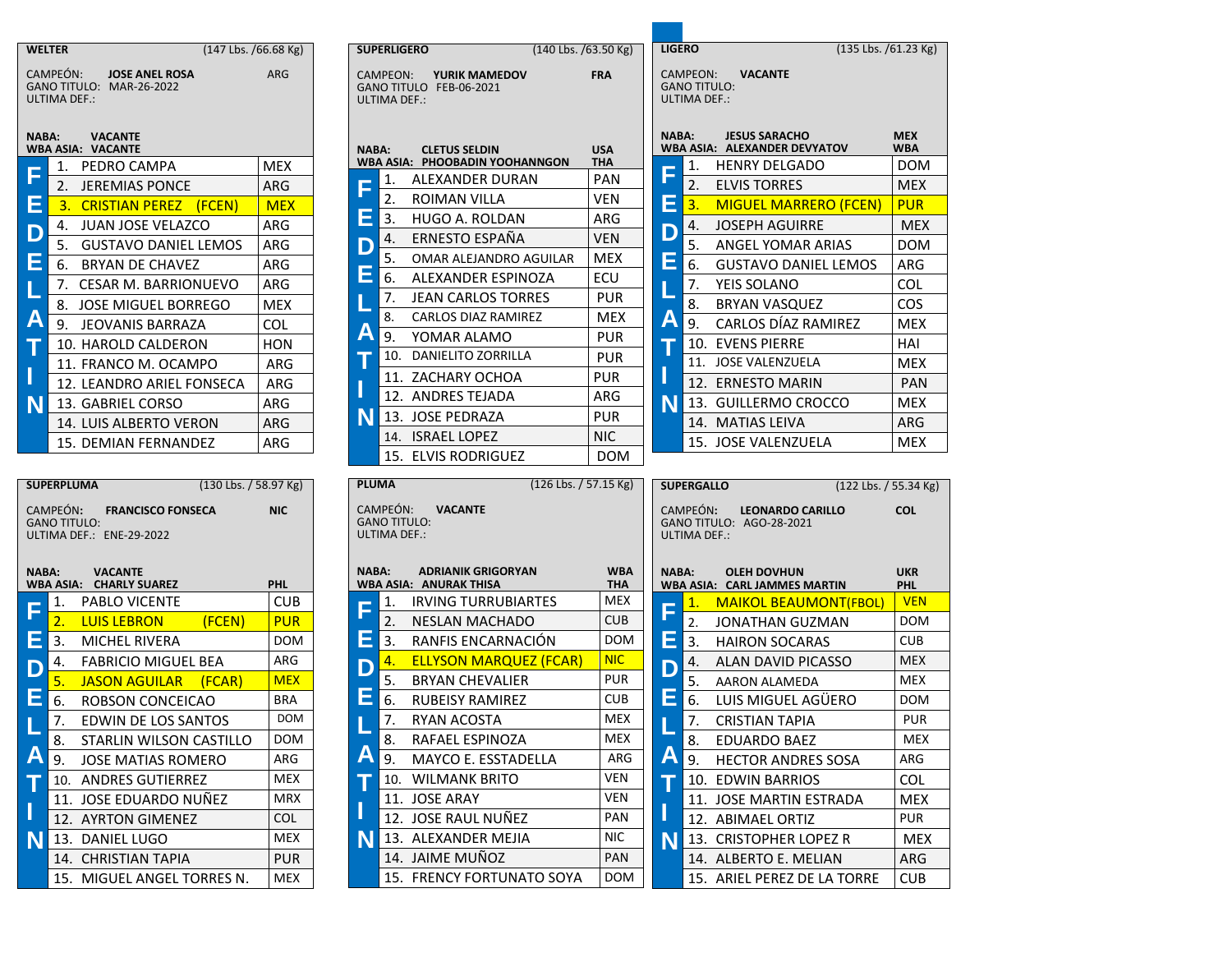| <b>GALLO</b> | $(118$ Lbs. $/$ 53.42 Kg)                                                                |            |              | <b>SUPER MOSCA</b> | (115 Lbs. / 52.16 Kg)                                                           |             |    | <b>MOSCA</b>                                    | (112 Lbs. /50.80 Kg)                              |            |
|--------------|------------------------------------------------------------------------------------------|------------|--------------|--------------------|---------------------------------------------------------------------------------|-------------|----|-------------------------------------------------|---------------------------------------------------|------------|
|              | CAMPEÓN:<br><b>LIBORIO SOLIS</b><br>GANO TITULO: MAY-04-2018<br>ULTIMA DEF.: MAR-12-2022 | <b>VEN</b> |              | CAMPEÓN:           | <b>KEIVER FERNANDEZ</b><br>GANO TITULO: JUN-19-2021<br>ULTIMA DEF.: MAR-12-2022 | <b>VEN</b>  |    | CAMPEÓN:<br><b>GANO TITULO:</b><br>ULTIMA DEF.: | <b>ANTHONY OLASCUAGA</b><br>MAR-12-2022           | <b>MEX</b> |
| <b>NABA:</b> | <b>VACANTE</b><br><b>WBA ASIA: JUN ZHAO</b>                                              | <b>CHN</b> | <b>NABA:</b> | <b>WBA ASIA:</b>   | <b>VACANTE</b><br><b>NATTAPONG JANKAEW</b>                                      | <b>THAI</b> |    | <b>NABA:</b>                                    | <b>VACANTE</b><br><b>WBA ASIA: TANES ONGJUNTA</b> | <b>THA</b> |
|              | ERIC GAMBOA<br>1.                                                                        | <b>MEX</b> |              | 1.                 | <b>VICTOR EFRAIN SANDOVAL</b>                                                   | <b>MEX</b>  | Ē  |                                                 | <b>ANDRES CAMPOS (FBOL)</b>                       | <b>CHI</b> |
|              | $\overline{2}$<br><b>CARLOS CARABALLO</b>                                                | <b>PUR</b> |              | 2.                 | <b>KEYVIN LARA</b>                                                              | <b>NCA</b>  |    | 2.                                              | <b>JOSELITO VELAZQUEZ</b>                         | <b>MEX</b> |
| Ξ            | <b>LEONARDO GUZMAN (FBOL)</b>                                                            | <b>VEN</b> | Ξ            | 3.                 | <b>JOSE MARTINEZ</b>                                                            | <b>PUR</b>  | E. | 3.                                              | <b>GOHAN RODRIGUEZ</b>                            | <b>MEX</b> |
|              | <b>DIEGO ALBERTO RUIZ</b><br>4.                                                          | ARG        |              | 4.                 | <b>MARVIN SOLANO</b>                                                            | <b>NCA</b>  | D  |                                                 | ANGEL AYALA LARDIZABAL                            | <b>MEX</b> |
|              | JONATHAN CAUTIÑO<br>5.                                                                   | <b>NIC</b> |              | 5.                 | <b>VICTOR MENDEZ</b>                                                            | <b>MEX</b>  |    | 5.                                              | <b>ANGEL ACOSTA</b>                               | <b>PUR</b> |
|              | DAVID CUELLAR CONTRERAS<br>6.                                                            | <b>MEX</b> | Е            | 6.                 | <b>RENE CALIXTO</b><br>(FCEN)                                                   | <b>MEX</b>  | E  | 6.                                              | LUIS ANGEL CASTILLO SOTO                          | <b>MEX</b> |
|              | 7.<br>ALEXANDER ESPINOZA                                                                 | <b>NCA</b> |              |                    | <b>DEWYNE BEAMON (FCAR)</b>                                                     | <b>USA</b>  |    |                                                 | <b>ABRAHAN RODRIGUEZ</b>                          | <b>MEX</b> |
|              | SALVADOR JUAREZ<br>8.                                                                    | <b>MEX</b> |              | 8.                 | <b>JONATHAN RODRIGUEZ</b>                                                       | <b>MEX</b>  |    | 8.                                              | <b>ERNESTO IRIAS</b>                              | <b>NCA</b> |
|              | 9<br><b>SAUL SANCHEZ</b>                                                                 | <b>MEX</b> | Α            | 9.                 | <b>JUAN HERNANDEZ NAVARRETE</b>                                                 | <b>MEX</b>  | A  | 9.                                              | <b>ISRAEL GONZALEZ</b>                            | MEX        |
|              | 10. CARLOS NORBERTO LOPEZ                                                                | <b>MEX</b> |              | 10.                | VICTOR EMANUEL OLIVO                                                            | <b>MEX</b>  |    |                                                 | 10. MIGUEL CEN HERRERA                            | MEX        |
|              | 11. JOSE MARTINEZ MERCADO                                                                | <b>PUR</b> |              |                    | 11. DAVID BARRETO                                                               | <b>VEN</b>  |    |                                                 | 11. BRIAN MOSINOS                                 | <b>MEX</b> |
|              | 12. CHRISTIAN MEDINA J.                                                                  | <b>MEX</b> |              | 12.                | ORLANDO DAVID PINO                                                              | VEN         |    |                                                 | 12. JUNIOR ALMONTE                                | <b>DOM</b> |
|              | 13. LEOSDAN NUÑEZ                                                                        | <b>CUB</b> | N            |                    | 13. FRANKLIN GONZALEZ                                                           | VEN         | N  |                                                 | 13. ADRIAN CURIEL                                 | MEX        |
|              | 14. ANGEL NICOLAS AQUINO                                                                 | ARG        |              |                    | 14. ISAAC ARIAS                                                                 | <b>VEN</b>  |    | 14.                                             | <b>YEISON JUAREZ</b>                              | <b>VEN</b> |
|              | 15. LUIS ROBLES PACHECO                                                                  | <b>MEX</b> |              |                    | 15. ORLANDO PEÑALBA                                                             | PAN         |    |                                                 | 15. ANGEL NAVA                                    | <b>MEX</b> |

|       | <b>MOSCA LIGERO</b>                                               | (108 Lbs. / 48.99 Kg) |
|-------|-------------------------------------------------------------------|-----------------------|
|       | CAMPEÓN LEANDRO BLANC<br>GANO TITULO: SEP-25-2022<br>ULTIMA DEF.: | <b>ARG</b>            |
| NABA: | <b>VACANTE</b><br><b>WBA ASIA: CACANTE</b>                        |                       |
|       | ANDRES OLIVAS<br>1.                                               | <b>MEX</b>            |
|       | $\overline{2}$ .<br><b>AXEL ARAGON VEGA (FCEN)</b>                | <b>MEX</b>            |
| Е     | 3.<br>ANGELINO CORDOBA                                            | <b>VEN</b>            |
| D     | 4.<br>RODRIGO RAMIREZ                                             | <b>VFN</b>            |
|       | 5.<br>ELWIN SOTO                                                  | <b>MEX</b>            |
| E     | 6.<br>EDUARDO AJITO                                               | <b>PER</b>            |
|       | 7.<br>ERIK OMAR LOPEZ GARCIA                                      | MEX                   |
|       | 8.<br><b>JERSON ORTIZ</b>                                         | <b>NCA</b>            |
| A     | 9.<br><b>WILLIAM PUCH</b>                                         | <b>MEX</b>            |
|       | 10. AZAEL VILLAR                                                  | <b>PAN</b>            |
|       | 11. FELIX ALVARADO                                                | <b>NCA</b>            |
|       | 12.<br>EDWIN CANO HERNANDEZ                                       | <b>MCA</b>            |
| N     | 13. LEOBARDO LOPEZ ALVAREZ                                        | <b>MEX</b>            |
|       | 14. GERARDO ZAPATA                                                | <b>NIC</b>            |
|       | 15. GILBERT GONZALEZ                                              | VEN                   |

|                                                                  | (105 Lbs. / 47.63 Kg)<br><b>MINIMO</b>         |            |  |  |  |  |  |
|------------------------------------------------------------------|------------------------------------------------|------------|--|--|--|--|--|
| CAMPEÓN:<br><b>VACANTE</b><br><b>GANO TITULO</b><br>ULTIMA DEF.: |                                                |            |  |  |  |  |  |
| <b>NABA:</b>                                                     | <b>VACANTE</b><br><b>WBA ASIA: HUU-TOAN LE</b> | <b>VNM</b> |  |  |  |  |  |
|                                                                  | 1.<br>DANIEL VALLADARES                        | MEX        |  |  |  |  |  |
| F                                                                | 2.<br>WILFREDO MENDEZ                          | PUR        |  |  |  |  |  |
| Ē                                                                | 3.<br>NOHEL ARAMBULET                          | <b>VEN</b> |  |  |  |  |  |
| D                                                                | ABRAHAM RODRÍGUEZ<br>4.                        | <b>MEX</b> |  |  |  |  |  |
|                                                                  | 5.<br><b>GERMAN VALENZUELA</b>                 | <b>MEX</b> |  |  |  |  |  |
| Ē                                                                | 6.<br>ANGEL DIAZ                               | COL        |  |  |  |  |  |
|                                                                  | REINERIS GUTIERREZ<br>7.                       | <b>NIC</b> |  |  |  |  |  |
|                                                                  | EDUARDO MARTINEZ<br>8.                         | <b>MEX</b> |  |  |  |  |  |
| $\overline{\mathsf{A}}$                                          | ANGEL VALLADARES PEREZ<br>9.                   | <b>MEX</b> |  |  |  |  |  |
|                                                                  | 10.<br><b>ANDRES CAMPOS</b>                    | <b>CHI</b> |  |  |  |  |  |
|                                                                  | 11.<br>PEDRO VILLEGAS                          | ECU        |  |  |  |  |  |
|                                                                  | 12.<br>CAMILO MENDOZA                          | <b>NCA</b> |  |  |  |  |  |
| N                                                                | <b>EDINSON MARTINEZ</b><br>13.                 | COL        |  |  |  |  |  |
|                                                                  | 14.<br><b>JULIO MENDOZA</b>                    | <b>NCA</b> |  |  |  |  |  |
|                                                                  | 15.<br><b>JOSUE BURGUERO RAMIREZ</b>           | <b>MEX</b> |  |  |  |  |  |

#### **WBA-FEDELATIN**

**TAMBIEN APOYA LA** 

**CAMPAÑA MUNDIAL AMB**



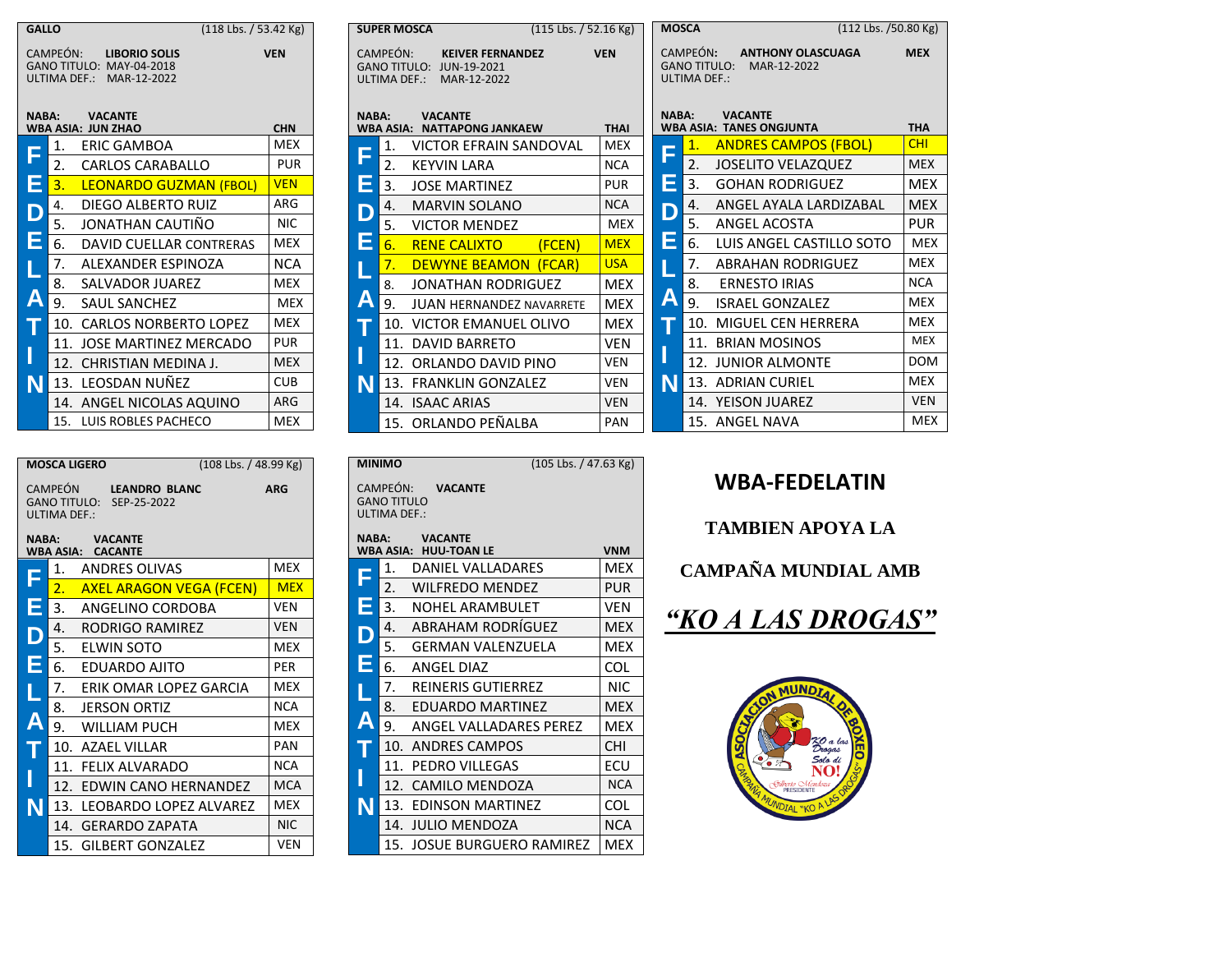| <b>PELEAS FEDELATIN REALIZADAS</b><br>ENTRE EL 1 DE OCTUBRE DEL 2021, AL 30 DE MARZO 2022 |                  |                                       |                                                        |                  |                                                       |                                                                                                                                    |                                                                                                |  |  |  |
|-------------------------------------------------------------------------------------------|------------------|---------------------------------------|--------------------------------------------------------|------------------|-------------------------------------------------------|------------------------------------------------------------------------------------------------------------------------------------|------------------------------------------------------------------------------------------------|--|--|--|
| <b>Fecha</b>                                                                              | Lugar            | Categoría                             | <b>Ganador</b>                                         | <b>Resultado</b> | <b>Rival</b>                                          | Jueces – Árbitro                                                                                                                   | <b>Supervisor</b>                                                                              |  |  |  |
| OCT-02-2021                                                                               | <b>MEXICO</b>    | <b>LIGERO</b>                         | <b>MIGUEL VÁSQUEZ</b><br><b>MEXICO</b>                 | <b>GDU-10</b>    | <b>OLIVER FLORES</b><br><b>NICARAGUA</b>              | <b>ARBITRO: GILBERTO LÓPEZ-</b><br><b>JUECES: ELEAZAR LUNA,</b><br><b>MAGOLI MARTINEZ Y</b><br><b>FRANCISCO SAUCEDO</b>            | <b>RODOLFO RAMIREZ</b><br><b>MEXICO</b>                                                        |  |  |  |
| NOV-27-2021                                                                               | <b>VENEZUELA</b> | <b>SUPER WELTER</b><br><b>154 LBS</b> | <b>JOHAN GONZALEZ</b><br><b>VENEZUELA</b>              | GTKO-5           | <b>ADRIAN PEREZ</b><br><b>VENEZUELA</b>               | <b>ARBITRO: RIGOBERTO</b><br><b>MARCANO</b><br><b>JUECES: HECTOR</b><br><b>ATARASMA, RAFAEL</b><br><b>CARABAÑO Y JOSE GARCIA</b>   | <b>JUECES: HECTOR</b><br>ATARASMA,<br><b>RAFAEL</b><br><b>CARABAÑO Y</b><br><b>JOSE GARCIA</b> |  |  |  |
| OCT-15-2022                                                                               | <b>PANAMA</b>    | <b>PLUMA</b><br><b>126 LBS</b>        | <b>ANSELMO MORENO</b><br><b>PANAMÁ</b>                 | <b>GKO-3</b>     | <b>WALBERTO RAMOS</b><br><b>COLOMBIA</b>              | <b>ARBITRO: GUSTAVO</b><br><b>PADILLA</b><br><b>JUECES: JULIO CESAR</b><br>ALVARADO, ELIECER PEREZ,<br><b>VICTOR SIMONS</b>        | <b>OCTAVIO</b><br><b>RODRÍGUEZ</b><br><b>PANAMÁ</b>                                            |  |  |  |
| ENE-29-2022                                                                               | <b>NICARAGUA</b> | <b>SUPER PLUMA</b><br><b>130 LBS</b>  | <b>FRANCISCO</b><br><b>FONSECA</b><br><b>NICARAGUA</b> | GKO-2            | <b>FRANCISCO</b><br><b>GUTIERREZ</b><br><b>MEXICO</b> | <b>ARBITRO: RAMÓN</b><br><b>GONZALEZ</b><br><b>JUECES: KENETH MUÑIZ,</b><br><b>JACINTO OBREGÓN Y</b><br><b>SILVIO ORTIZ</b>        | <b>RENZO</b><br><b>BAGNARIOL</b><br><b>NICARAGUA</b>                                           |  |  |  |
| FEB-26-2022                                                                               | <b>ARGENTINA</b> | <b>LIGERO</b><br><b>135 LBS</b>       | <b>MAIRA MONEO</b><br><b>URUGUAY</b>                   | <b>GDU-10</b>    | <b>ESTEFANIA</b><br><b>KAREN ALANIS</b>               | <b>ARBITRO: ADRIAN</b><br><b>MAGANINI</b><br><b>JUECES: ALBERTO</b><br><b>MAGARO, OSCAR</b><br>RODRÍGUEZ Y NESTOR<br><b>SUAREZ</b> | <b>SILVIO ALASSIA</b><br><b>FAB-ARGENTINA</b>                                                  |  |  |  |
| MAR-12-2022                                                                               | <b>PANAMA</b>    | <b>GALLO</b><br><b>118 LBS</b>        | <b>LIBORIO SOLIS</b><br><b>VENEZUELA</b>               | <b>GDU-10</b>    | <b>ALEJANDRO</b><br><b>GONZALEZ</b><br><b>MEXICO</b>  | <b>ARBITRO: GUSTAVO</b><br><b>PADILLA</b><br><b>JECES: RODOLFO AGUILAR</b><br><b>RAFAEL RAMOS</b><br><b>DAVID SINGH</b>            | <b>GILBERTO</b><br><b>ECHEVERRIA</b><br><b>PANAMÁ</b>                                          |  |  |  |